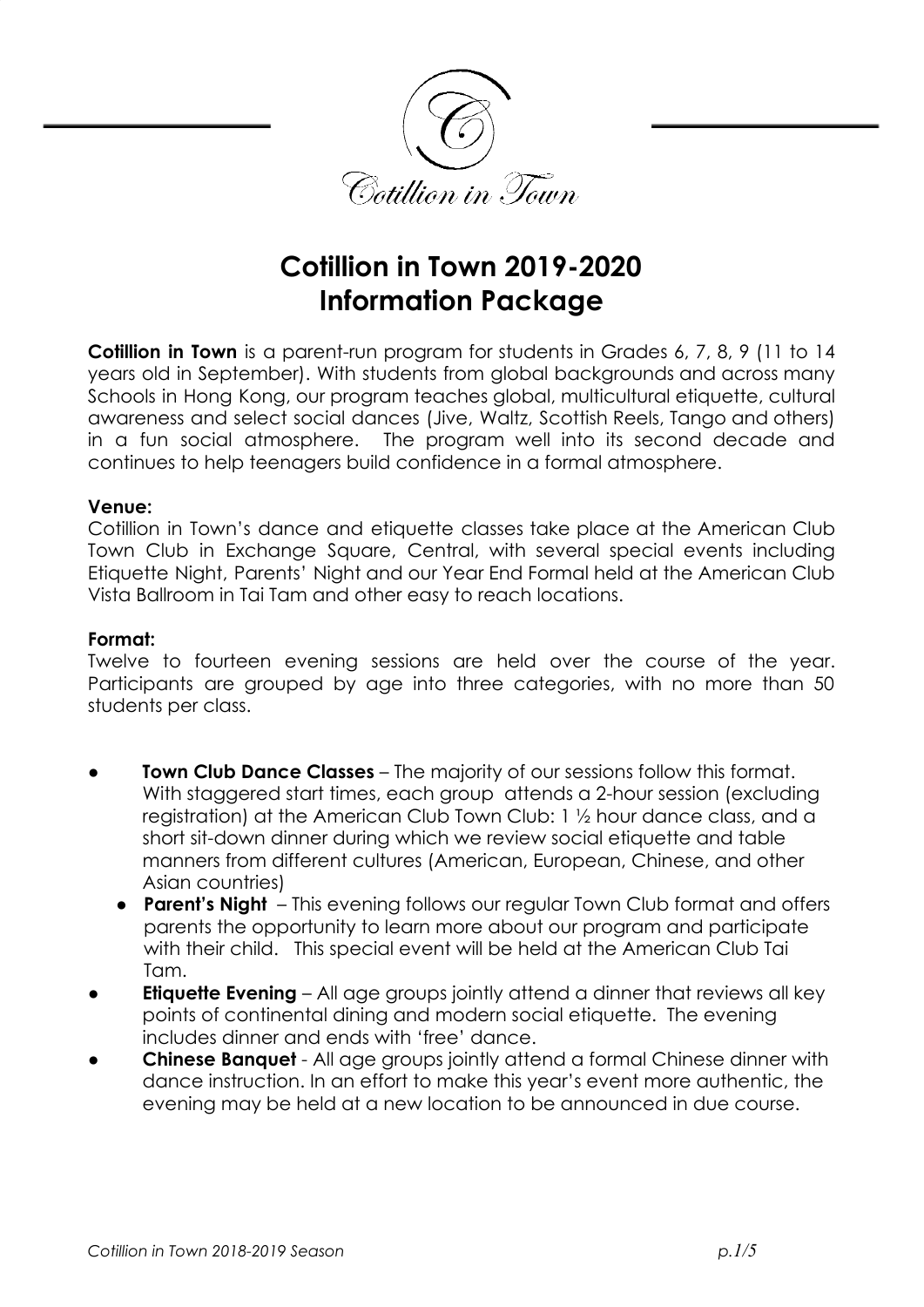# **Format (cont.):**

- **Bollywood Night** This highly popular evening will feature an extended Indian meal and an opportunity to learn traditional Indian dance along with our usual social dances in the larger Tai Tam ballroom. More details will follow in the Fall.
- **Spring Formal** All age groups jointly attend a formal dinner and dance at the Tai Tam American Club Vista Ballroom.

# **Timing:**

| <b>Timing</b>       | <b>Early Birds</b>                                        | Night Owls     | Midnight Swans                                               |  |  |
|---------------------|-----------------------------------------------------------|----------------|--------------------------------------------------------------|--|--|
|                     | Grade 6/Year 7                                            | Grade 7/Year 8 | Grade 8&9/Year 9&10                                          |  |  |
| 8-9 Regular Classes |                                                           |                | $5:15$ pm – 7:30 pm   6:45 pm – 9:00 pm   7:30 pm – 10:00 pm |  |  |
| Etiquette Night     | 5:00 pm to 10:00 pm (Time TBC closer to the program date) |                |                                                              |  |  |
| Special Events &    | 5:00 pm to 10:30 pm (Time TBC closer to the program date) |                |                                                              |  |  |
| Year-End Formal     |                                                           |                |                                                              |  |  |

# **Dates:**

All sessions take place on Saturday evenings. Our tentative schedule, below, includes at least 12 Cotillion sessions. Dates will be confirmed soon so that you may plan around our events well in advance to assure your child's attendance.

| Session:      | Date:                                | Venue:                          |
|---------------|--------------------------------------|---------------------------------|
|               |                                      |                                 |
|               | September 21, 2019                   | American Club Town Club         |
| (2)           | September 28, 2019 - Etiquette Night | <b>American Club Tai Tam</b>    |
| (3)           | November 2, 2019                     | American Club Town Club         |
| (4)           | November 16, 2019                    | American Club Town Club         |
| '5)           | January 11, 2020                     | American Club Town Club         |
| $\mathcal{L}$ | January 18, 2020 - CNY Banquet       | <b>Location To Be Announced</b> |
| (7)           | February 8, 2020 - Bollywood Night   | <b>American Club Tai Tam</b>    |
| (8)           | February 15, 2020                    | American Club Town Club         |
| (9)           | February 22, 2020                    | American Club Town Club         |
| (10)          | February 29, 2020                    | American Club Town Club         |
| 11)           | March 21, 2020                       | American Club Town Club         |
| (12)          | April 25, 2020                       | American Club Town Club         |
| (13)          | May 09, 2020                         | American Club Town Club         |
| $ 14\rangle$  | May 16, 2020 - SPRING FORMAL         | <b>American Club Tai Tam</b>    |

Cotillion in Town hosts children from many of Hong Kong's schools. While we endeavor to accommodate all school holidays and calendars, inevitably conflicts arise. If you know of a conflict with your child's school calendar, please inform us as soon as possible. Many school calendars are now available either online or by contacting your school's reception.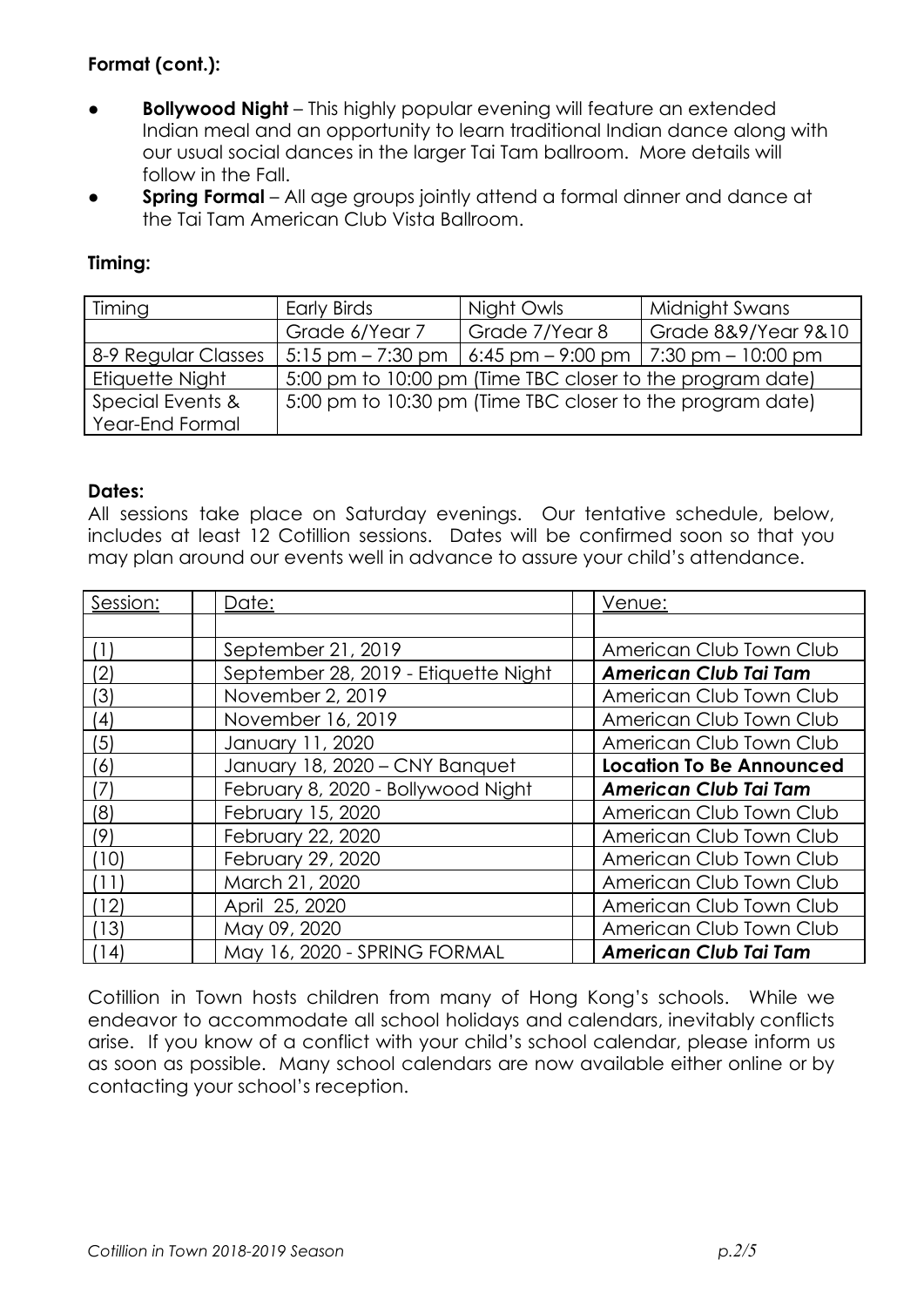# **Attendance:**

If your child elects to join Cotillion in Town, he or she is expected to attend EACH of the above sessions. Attendance at Etiquette Night and the Formal is mandatory. Commitment from each participant is essential to ensure the consistency of the program. Class participants are matched to ensure an even number of boys and girls in each class. Absences substantially impact each session as an imbalance in participants affects dancing and dining partners.

If your child cannot attend a session, early notification is requested so that we can balance the class. An email to the patron as far in advance as possible is appreciated, followed by a reminder one week prior to the absence. A handwritten note or email of apology sent by the student to the head patron for their class is expected following any absence and is an important part of our social etiquette.

Given the importance of attendance, the Committee will contact the parents of any participant with any unexcused absence for which no prior notice was received. For any student with more than two absences of any kind, the committee will review the circumstances and consider further participation. Failure to attend Etiquette Night or the Formal may result in the child losing his/her priority for the following year.

Unfortunately, refunds will not be provided should your child need to withdraw from the program once it begins.

# **Dance Classes:**

Children are taught the steps to seven different dances and three Scottish Reels during our season culminating in the ability to show off their knowledge at our Spring Formal. Mr. Antony Miles, a professional dance instructor from the UK, has been teaching children to dance for many years with the Cotillion in Town. Mr. Miles will transition to a Cotillion Advisory role next year and will not attend regular Cotilllion classes. We are excited to introduce both parents and children to our new dance team soon! They will be assisted by our Junior Patrons, who are students who have graduated from our Cotillion in Town program.

#### **Dress Code:**

Boys: suit or slacks and a blazer, shirt, tie, dark socks and leather soled dress shoes are required for 11 dance classes. *For the Formal, the boys must wear a dark suit and tie.*

Girls: party dress or skirt and blouse (length MUST TOUCH THE KNEE, no strapless or spaghetti strap dress, and nothing revealing/no cutouts); ballroom dance shoes are recommended but any dress shoe with a leather sole, back strap and small heel is accepted. All girls must wear gloves. White and black gloves are available for purchase at each class. *For the Formal, all the girls wear white tea length (at least below the knee) dresses and white gloves.*

The types of dances the children learn determine the skirt length. Many of the more rigorous dances with arms above the head and skipping cause the dresses to rise well above the knee. We know how challenging it is to find dresses that meet our requirements in Hong Kong. Please let us know if we can help – we have found many tips and tricks for modifying dresses over the years. Thank you for adhering to the spirit of Cotillion by following these requirements.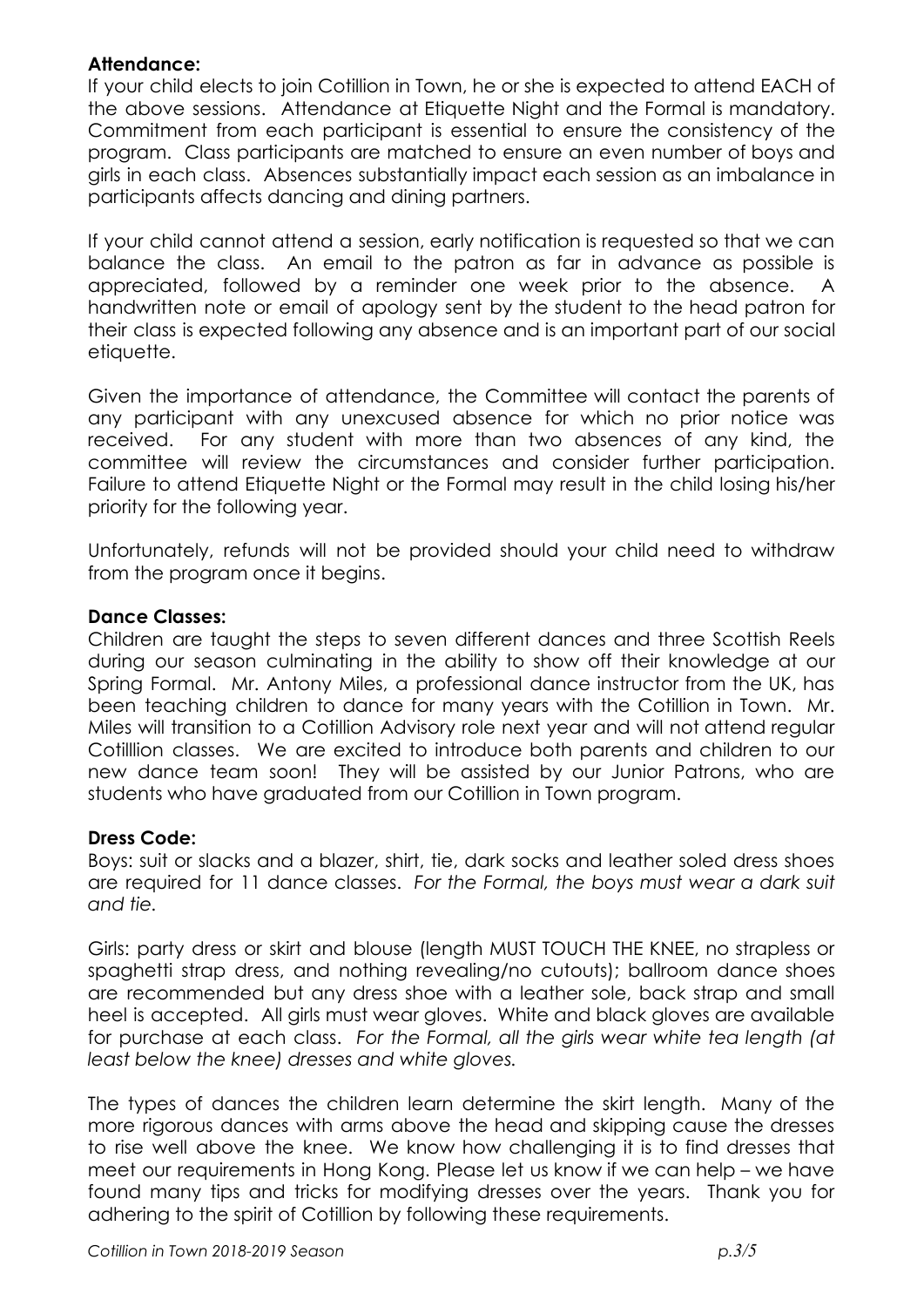Our twice-annual dress sales are also a terrific opportunity to find suitable dresses and suits or to have items tailored. Further information on suggested Cotillion clothing suppliers can be found on our website.

# **Participants:**

Boys and girls in Grade 6, 7, 8, and 9 may participate in Cotillion. The North American grade system is used for the purposes of dividing the class. Children applying from other educational systems are matched with the appropriate school year. Places are limited due to the size of the venue and the need to balance ages and gender. Each class is made up of an equal number of boys and girls.

### **Patrons/Chaperones/Parent Involvement:**

Cotillion in Town is a non-profit program run by a committee comprised of volunteers. We rely on a core group of parent volunteers, the Patrons, to manage the program. As the program has grown, so has our need for parent involvement. There are many ways in which you can volunteer or donate your time or resources to the program. We ask that each family contribute. Some options include minor legal advice on corporate issues, accounting, graphic design, IT, vendor sourcing, bus logistics, decorations, chaperones, and event set-up/take down. If you are unable to volunteer your time or resources, you may instead wish to donate the Cotillion fee for a child who cannot afford to attend the program – each year we assist 1-2 children with the fee to ensure that our program is accessible to as many students as possible. We will review our volunteers at the end of each year. As the success and continuity of our program depends on our volunteers, we give application priority to students whose parents have been able to volunteer for the program. If you are interested, please contact Mrs. Leese at chair@cotillionintown.com.

#### **Meals:**

Generally, each Cotillion session will follow a theme for both the etiquette and the meal. We endeavor to introduce the students to a variety of different international rules of dining etiquette from Asian to European to American, with a general focus on the Continental Dining etiquette and general social etiquette.

The American Club goes to great efforts to provide delicious meals that match our themes each week. As a result, we make every effort to inform them of the children's meal preferences in advance. Meals are chosen via an online link available on our website or in our emails. We ask parents (and students) to be diligent about submitting meal selections on time, so that our volunteer Class Patrons do not waste time chasing for replies.

All our venues are diligent about catering for allergies and intolerances. Therefore, if you indicate a food allergy or intolerance on the application, your child will be served a meal that does not include this item and will not be allowed to eat anything that is served that may contain that item (to the best of our knowledge) for their own health and safety.